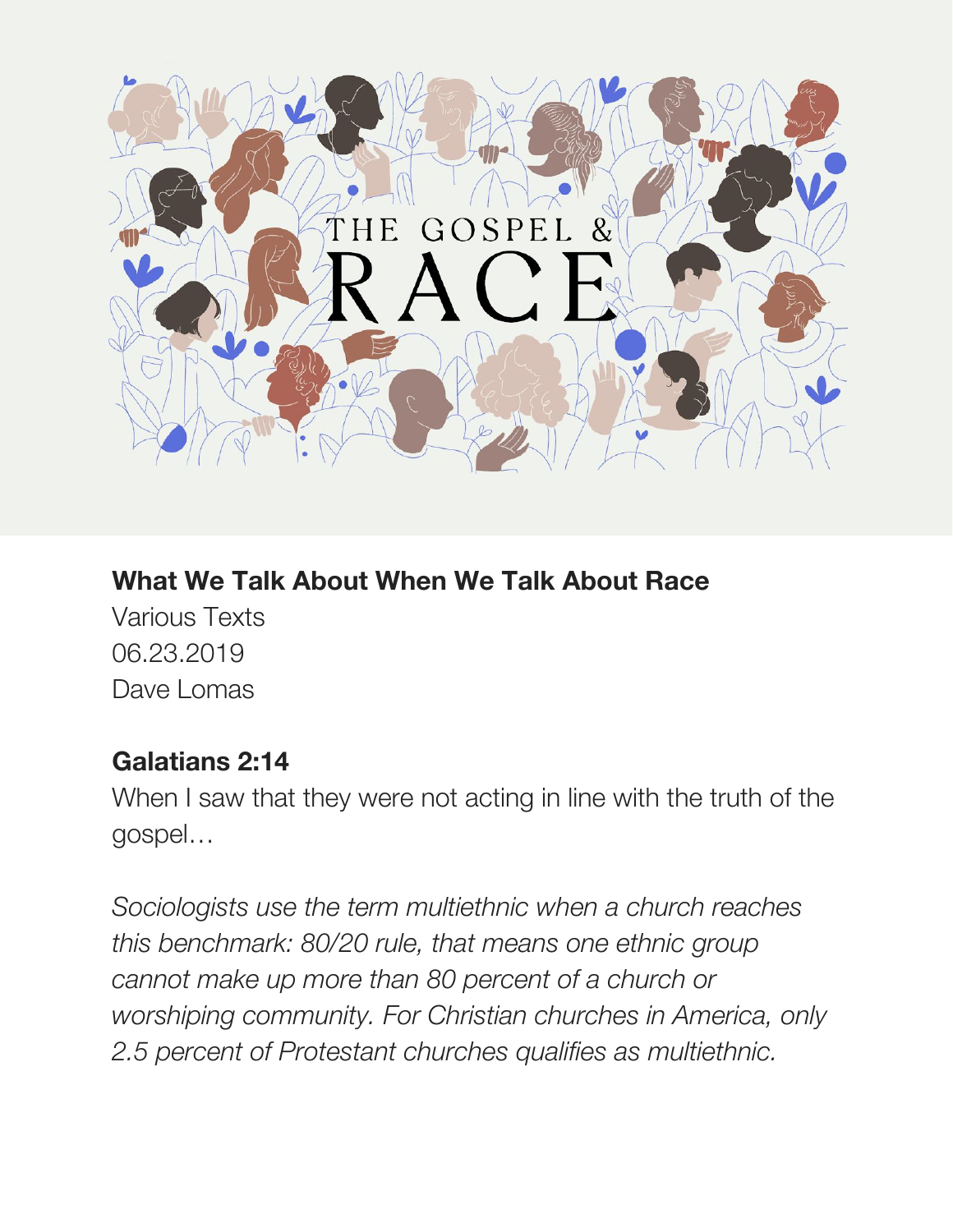### **Revelation 5:9-10**

And they sang a new song, saying: "You are worthy to take the scroll and to open its seals, because you were slain, and with your blood you purchased for God, persons from every tribe and language and people and nation. You have made them to be a kingdom and priests to serve our God,

and they will reign on the earth."

### *Name walls and tear down walls.*

## **Ephesians 2:11-18**

Therefore, remember that formerly you who are Gentiles by birth and called "uncircumcised" by those who call themselves "the circumcision" (which is done in the body by human hands) — remember that at that time you were separate from Christ, excluded from citizenship in Israel and foreigners to the covenants of the promise, without hope and without God in the world. But now in Christ Jesus you who once were far away have been brought near by the blood of Christ. For he himself is our peace, who has made the two groups one and has destroyed the barrier, the dividing wall of hostility, by setting aside in his flesh the law with its commands and regulations. His purpose was to create in himself one new humanity out of the two, thus making peace, and in one body to reconcile both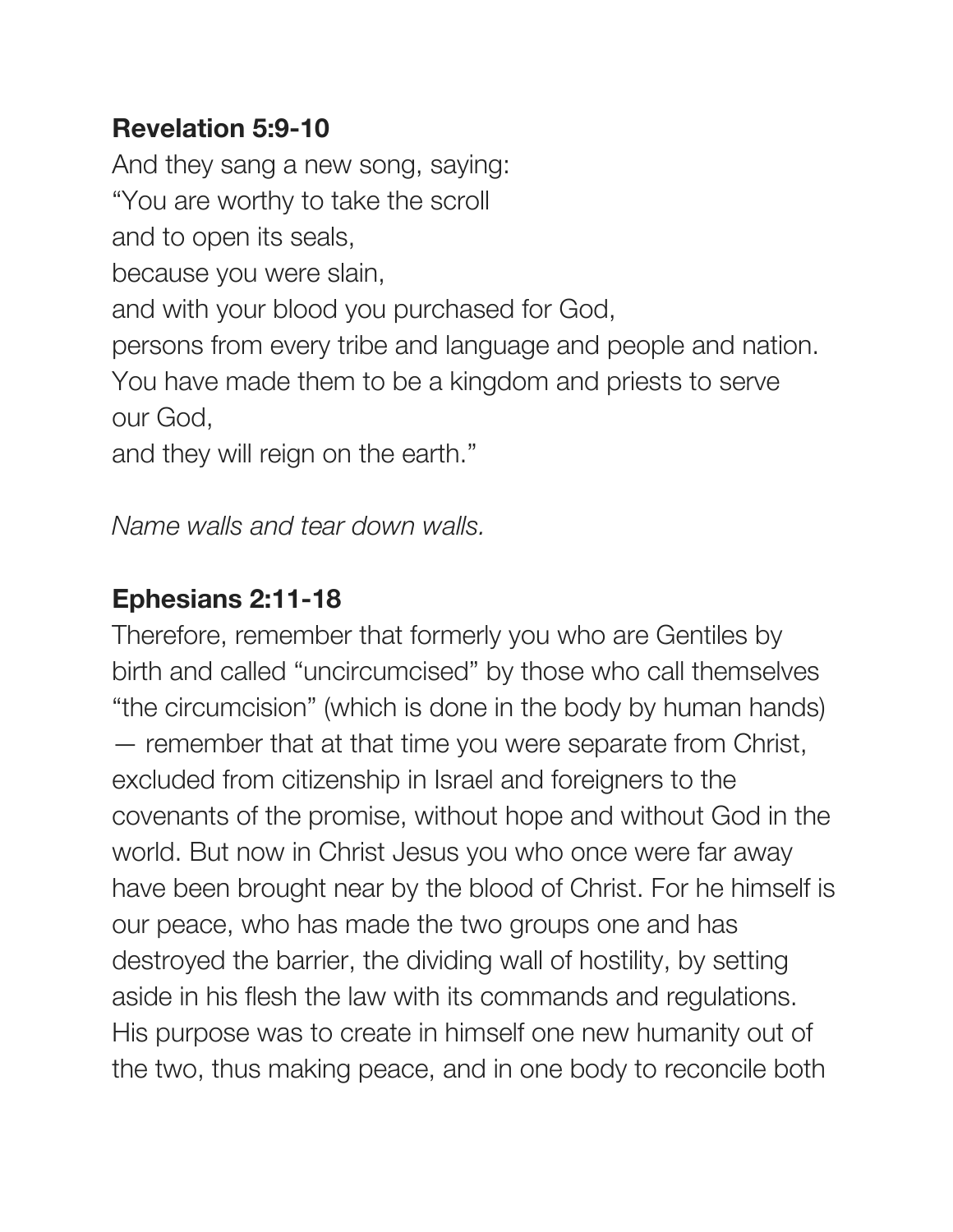of them to God through the cross, by which he put to death their hostility. He came and preached peace to you who were far away and peace to those who were near. For through him we both have access to the Father by one Spirit.

What we talk about when we talk about... Race vs. Ethnicity

"The Narrative of Racial Difference"

"We hold these Truths to be self-evident, that **all Men are created equal**, that they are endowed by their Creator with certain unalienable Rights, that among these are Life, Liberty, and the Pursuit of Happiness…

...The Inhabitants of our Frontiers, the **merciless Indian Savages**, whose known Rule of Warfare, is an undistinguished Destruction, of all Ages, Sexes, and Conditions."

- *The U.S. Declaration of Independence*

"Representatives and direct Taxes shall be apportioned among the several States which may be included within this Union, according to their respective Numbers, which shall be determined by adding to the whole Number of free Persons, including those bought to Service for a Term of Years, and excluding Indian not taxed, *three fifths of all other Persons*."

- *The U.S. Declaration of Independence*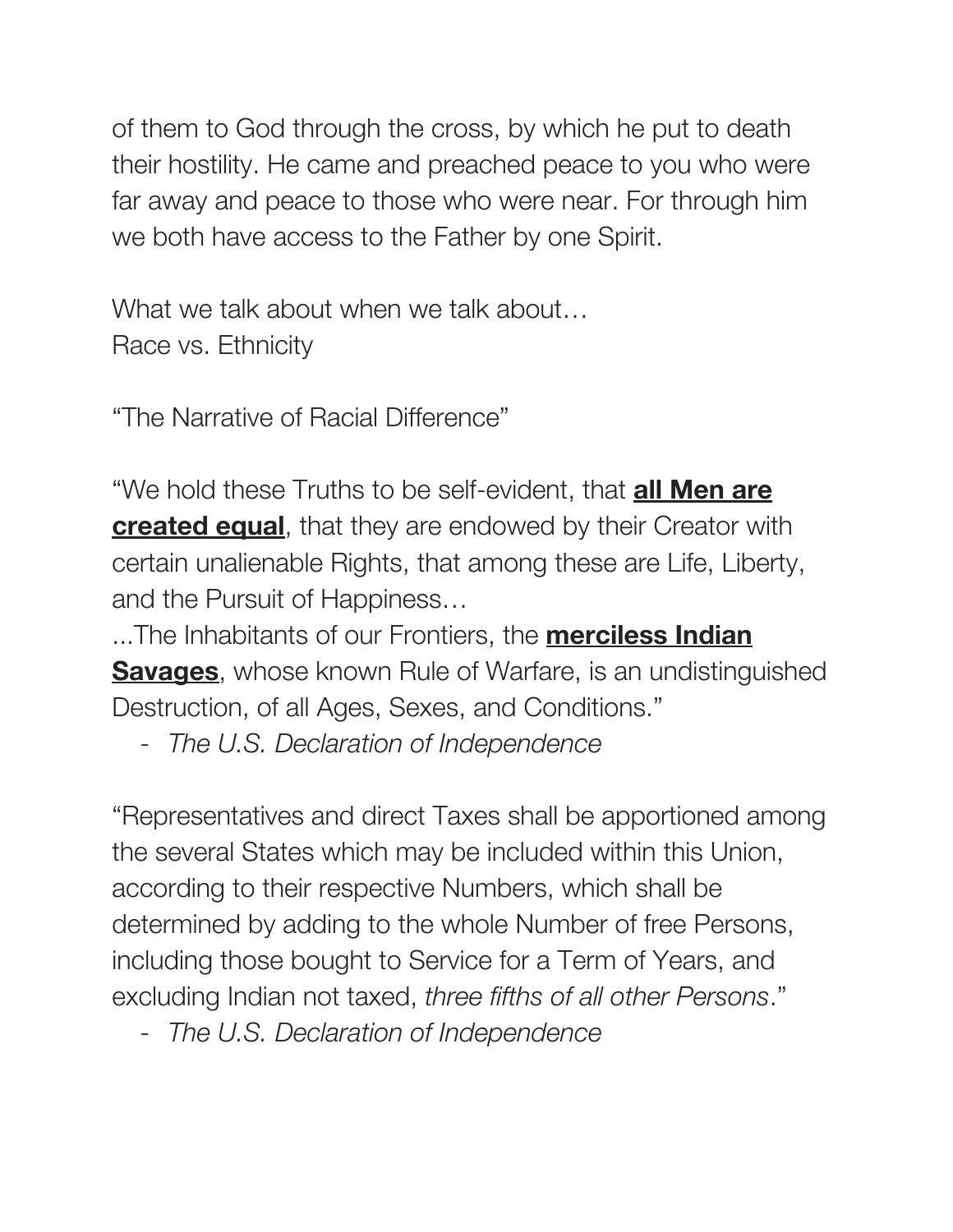"Race is a social construct. There is no biological basis for the superiority or inferiority of any human being based on the amount of melanin in her or his skin. The development of the idea of race required the intentional actions of people in the social, political, and religious spheres to decide that skin color determined who would be enslaved and who would be free. Over time Europeans, including Christians, wrote laws and formed the habits that concentrated power in the hands of those they considered 'white' while withholding equality from those they considered 'black.'"

- Jemar Tisby, *The Color of Compromise*

Racism is a system of advantage based on race.

Naming Walls that Divide:

● (American) History

"Not everything that is faced can be changed. But nothing can be changed until it is faced."

- James Baldwin

"The system of race that we've created in America is fraught with sin, and it has played a powerful role in shaping the sense of identity of every human being who has lived here. Therefore it would be naïve for devoted followers of Jesus to believe that they can pursue the transformation of identity in Christ without also acknowledging the power of sin as evidenced by the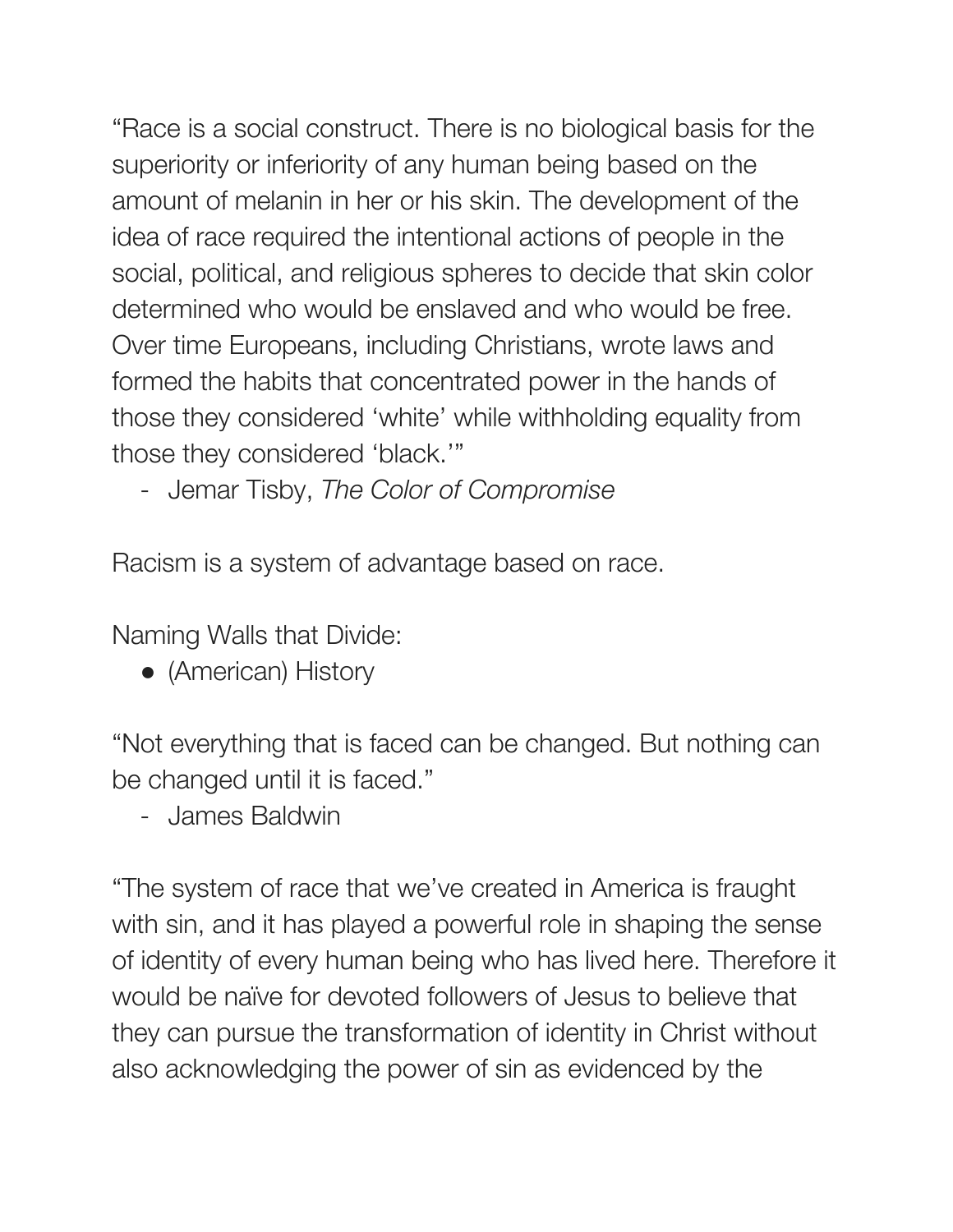impact of race. Our old self has been profoundly shaped by race, and we can't grow into the new and redeemed self without naming the presence of that sin, confessing the ways it has impacted us, and doing all we can to break free of its former power."

- Daniel Hill, *White Awake*

Naming Walls that Divide:

- (American) History
- Complicity

"It is enacted and declared by this Grand Assembly, and the authority thereof, that the conferring of baptism does not alter the condition of the person as to his bondage or freedom."

*- Key Slavery Statutes of the Virginia General Assembly, Sept 1667*

Preach to the Soul, Leave the System Alone

"I have heard numerous religious leaders of the South call upon their worshipers to comply with a desegregation decision because it is the law, but I have longed to hear white ministers say, follow this decree because integration is morally right and the Negro is your brother. In the midst of blatant injustices inflicted upon the Negro, I have watched white churches stand on the sidelines and merely mouth pious irrelevancies and sanctimonious trivialities. In the midst of a mighty struggle to rid